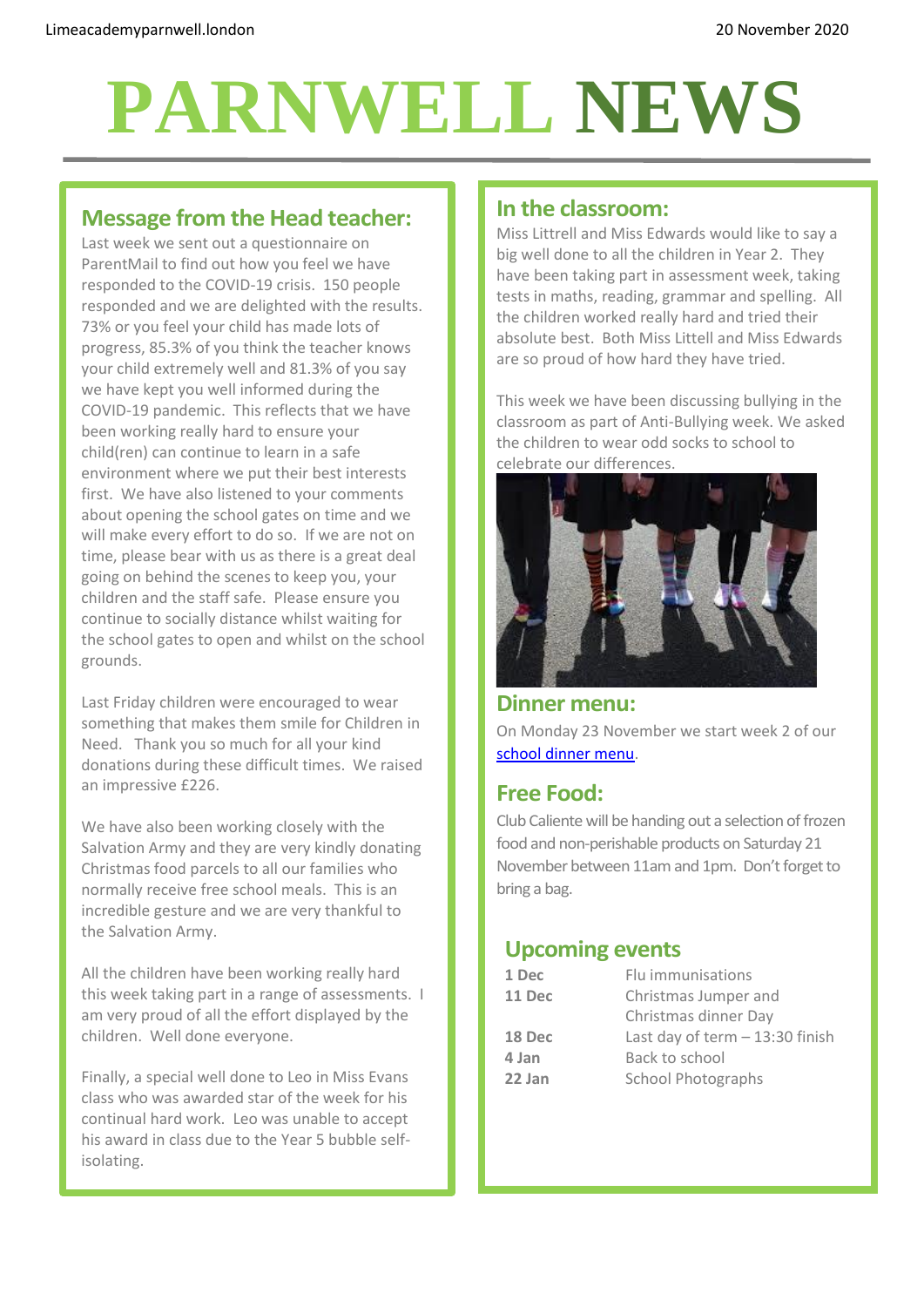# **PARNWELL NEWS**

## **Parnwell Community Hub:**

The Parnwell Community Hub are putting together a book of Lockdown Memories for 2020. They are looking for drawings, photos and quotes to share with them in their book. The focus should be on the positive side of Lockdown. If you would like something to be included, please put it in an envelope labelled 'lockdown memories' and deliver it to the school office. This is a great chance for you and your family to get creative.





Peterborough Sings are launching a Christmas Virtual Choir project. Many children are missing out on singing at school at the moment which is why they are inviting any child aged between 7-11 to participate in their Virtual Choir completely free of charge. All they need to do is learn the song 'Jingle Bells', record themselves singing it and send it to Peterborough Sings! They will then put all the recordings together and build the Peterborough Christmas Virtual Choir.

All the instructions and resources are available to download from their website at [www.peterboroughsings.org.uk](http://www.peterboroughsings.org.uk/) Entries will be judged and the winner will receive a Yamaha PSR-EW300 (or similar) keyboard, a fabulous prize for budding musicians!

The closing date for entries is Monday 14<sup>th</sup> December. If you have any questions, please contact [admin@peterboroughsings.org.uk](mailto:admin@peterboroughsings.org.uk)



## **Christmas Shoebox appeal for the elderly in Peterborough:**

Christmas is about spending time with loved ones, eating and making memories. The warmth and joy of Christmas should bring us closer together. There is a huge amount of elderly people that will be alone at Christmas; family may not be able to visit or they may not have any.

### **How can you help?**

This Christmas, help to fill a shoebox with some little things we sometimes take for granted, but to others they could mean the world. Can you fill a shoebox or contribute a few items from the list below? Shoeboxes should be wrapped however accessible to view the contents and labelled whether for a male, female or unisex… don't forget to include a Christmas card with a message.

#### **Welcomed Items:**

Toiletries – shampoo, shower gel, soaps etc. Puzzle, reading or adult coloring books. Pens/pencils. Boiled sweets, chocolates, biscuits, treats. Hot chocolate, tea/coffee. Hats, scarf, gloves. Tinned food items. Little Christmas treats.

We will be collecting boxes or donations towards the boxes until Friday  $1<sup>st</sup>$  December any donations can be left at the school office. Many thanks for your support Suzanne Collins